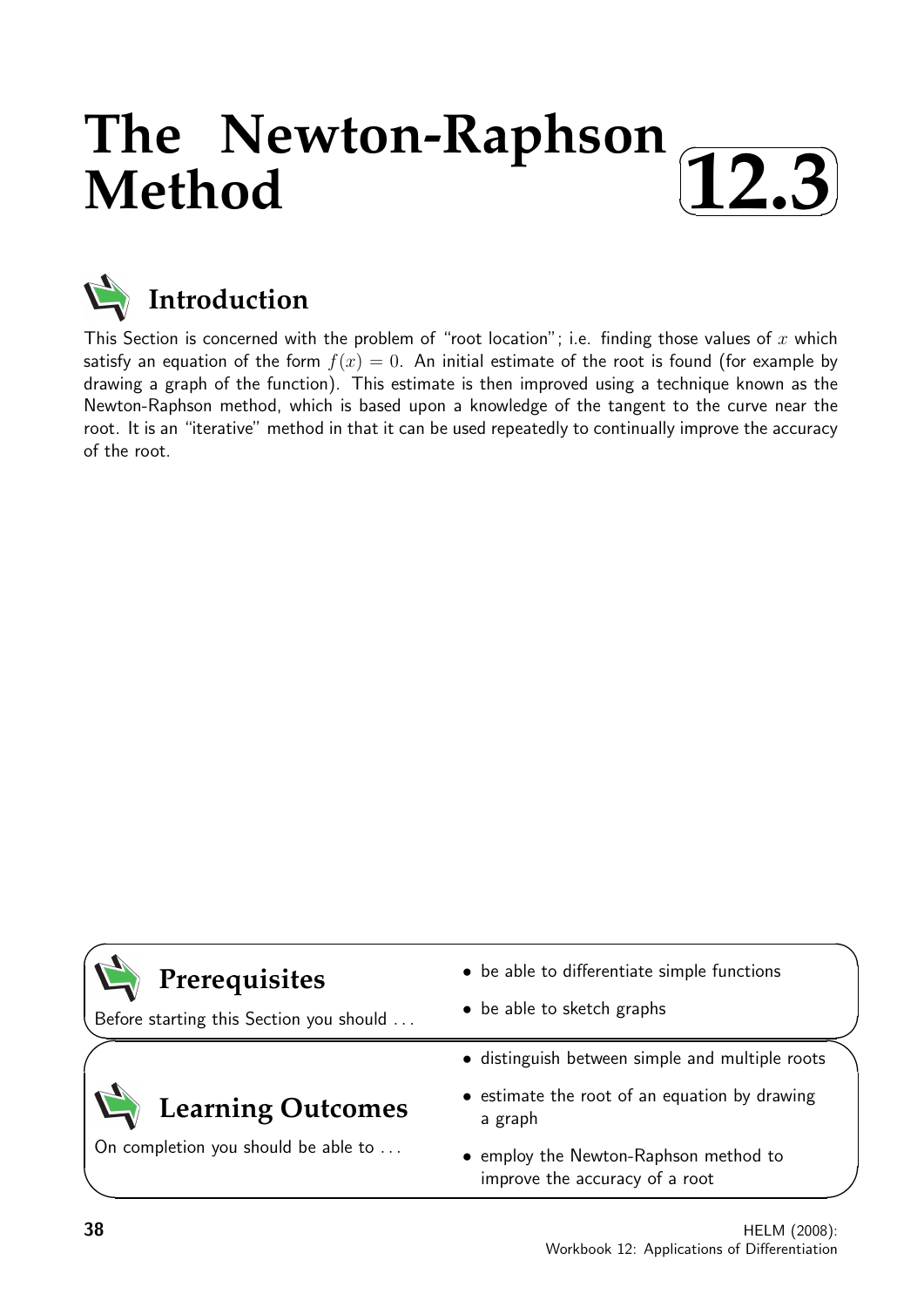

# **1. The Newton-Raphson method**

We first remind the reader of some basic notation: If  $f(x)$  is a given function the value of x for which  $f(x) = 0$  is called a **root** of the equation or **zero** of the function. We also distinguish between various types of roots: simple roots and multiple roots. Figures 21 - 23 illustrate some common examples.



More precisely; a root  $x_0$  is said to be:

a simple root if 
$$
f(x_0) = 0
$$
 and  $\left. \frac{df}{dx} \right|_{x_0} \neq 0$ .  
a double root if  $f(x_0) = 0$ ,  $\left. \frac{df}{dx} \right|_{x_0} = 0$  and  $\left. \frac{d^2f}{dx^2} \right|_{x_0} \neq 0$ , and so on.

In this Section we shall concentrate on the location of simple roots of a given function  $f(x)$ .

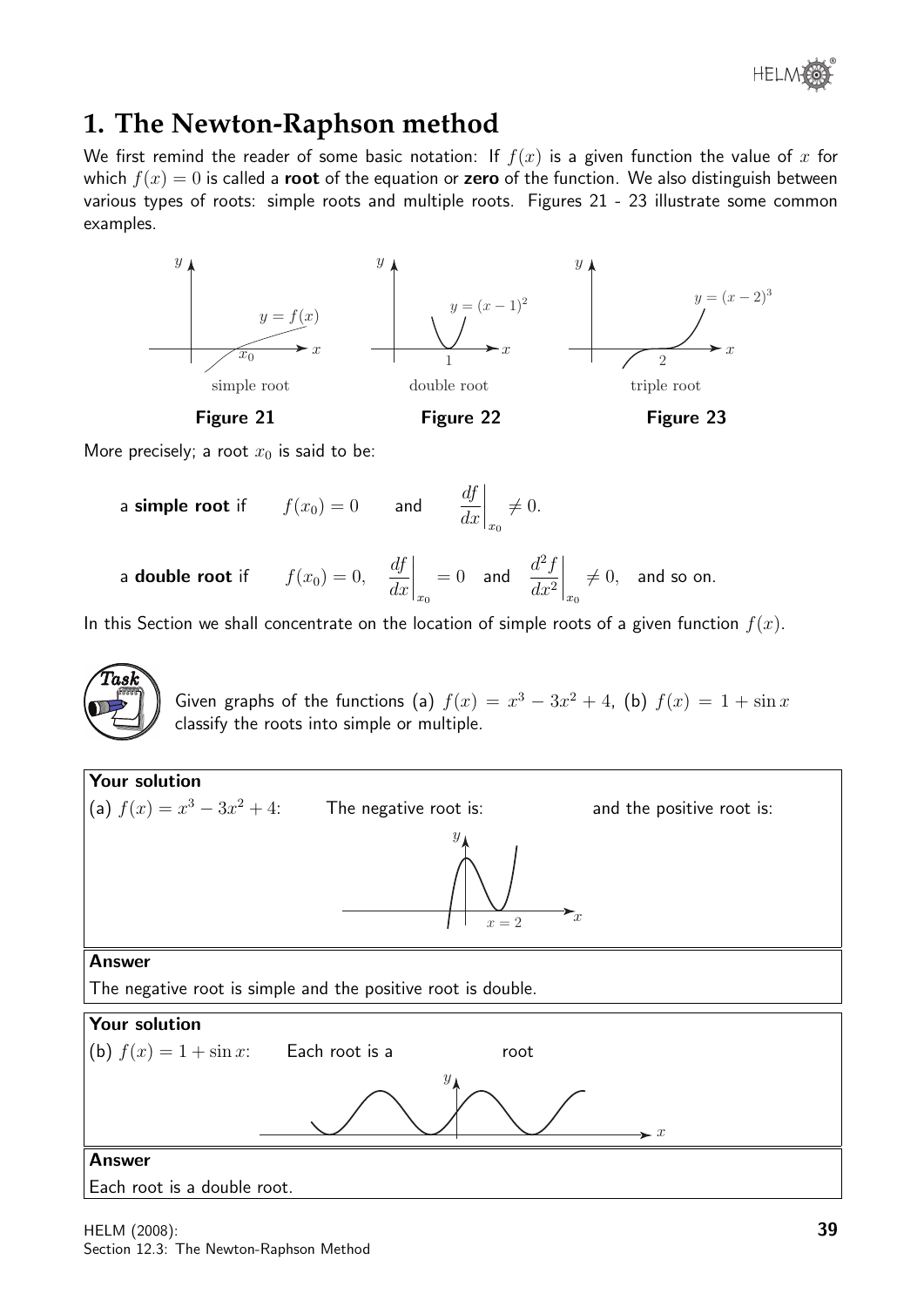# **2. Finding roots of the equation**  $f(x) = 0$

A first investigation into the roots of  $f(x)$  might be graphical. Such an analysis will supply information as to the approximate location of the roots.



Sketch the function

 $f(x) = x - 2 + \ln x$   $x > 0$ 

and estimate the value of the root.



One method of obtaining a better approximation is to halve the interval  $1 \le x \le 2$  into  $1 \le x \le 1.5$ and  $1.5 \le x \le 2$  and test the sign of the function at the end-points of these new regions. We find

$$
\begin{array}{c|c}\nx & f(x) \\
1 & < 0 \\
1.5 & < 0 \\
2 & > 0\n\end{array}
$$

so a root must lie between  $x = 1.5$  and  $x = 2$  because the sign of  $f(x)$  changes between these values and  $f(x)$  is a continuous curve. We can repeat this procedure and divide the interval  $(1.5, 2)$ into the two new intervals  $(1.5, 1.75)$  and  $(1.75, 2)$  and test again. This time we find

| $x$  | $f(x)$ |
|------|--------|
| 1.5  | $< 0$  |
| 1.75 | $> 0$  |
| 2.0  | $> 0$  |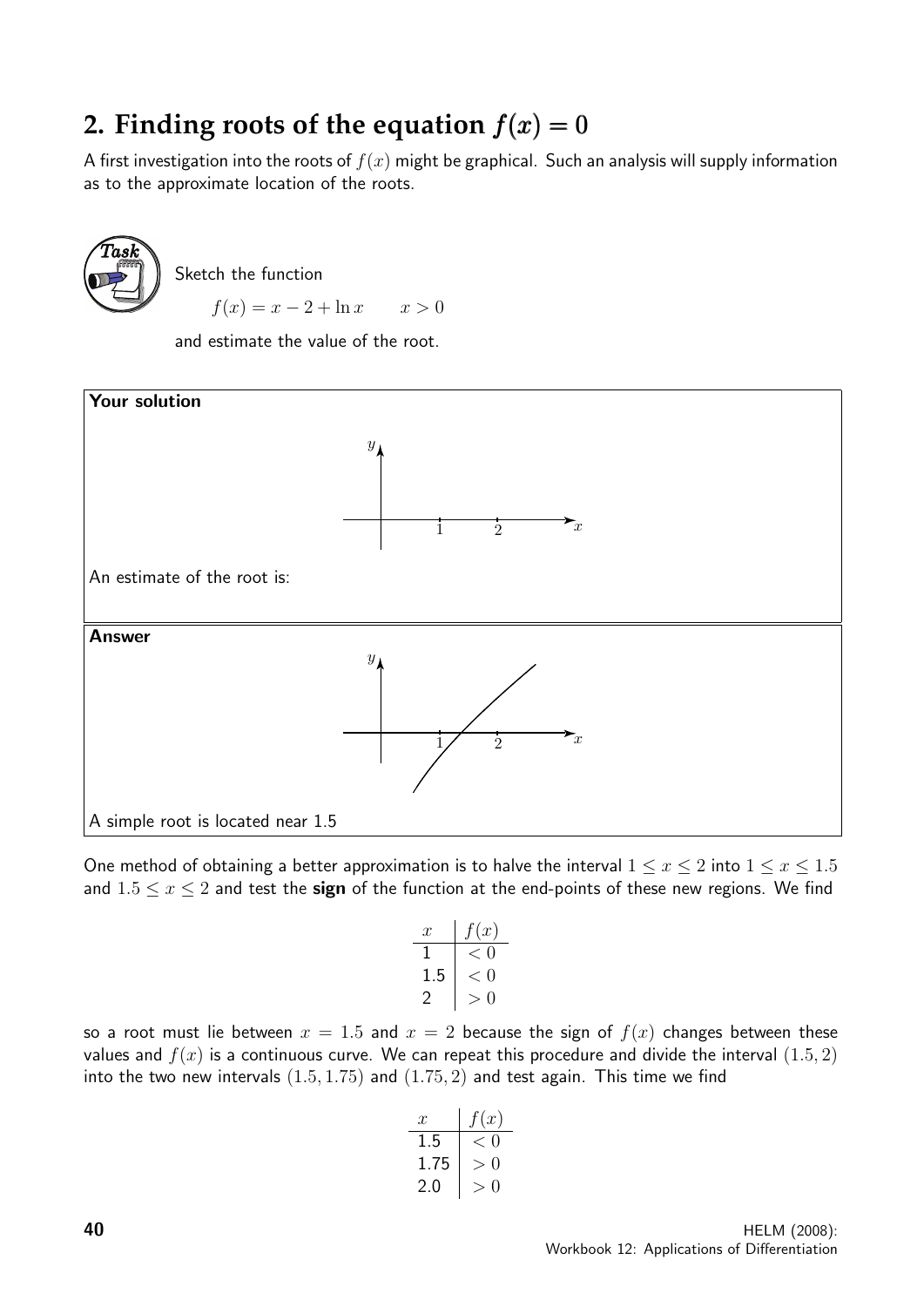® **HELM** 

so a root lies in the interval  $(1.5, 1.75)$ . It is obvious that proceeding in this way will give a smaller and smaller interval in which the root must lie. But can we do better than this rather laborious bisection procedure? In fact there are many ways to improve this numerical search for the root. In this Section we examine one of the best methods: the Newton-Raphson method.

To derive the method we examine the general characteristics of a curve in the neighbourhood of a simple root. Consider Figure 24 showing a function  $f(x)$  with a simple root at  $x = x^*$  whose value is required. Initial analysis has indicated that the root is approximately located at  $x = x_0$ . The aim is to provide a better estimate to the location of the root.



Figure 24

The basic premise of the Newton-Raphson method is the assumption that the curve in the close neighbourhood of the simple root at  $x^*$  is approximately a straight line. Hence if we draw the tangent to the curve at  $x_0$ , this tangent will intersect the  $x$ -axis at a point closer to  $x^*$  than is  $x_0$ : see Figure 25.



Figure 25

From the geometry of this diagram we see that

$$
x_1 = x_0 - PQ
$$

But from the right-angled triangle  $PQR$  we have

$$
\frac{RQ}{PQ} = \tan \theta = f'(x_0)
$$
  
So 
$$
PQ = \frac{RQ}{f'(x_0)} = \frac{f(x_0)}{f'(x_0)} \qquad \therefore \qquad x_1 = x_0 - \frac{f(x_0)}{f'(x_0)}
$$

and

If  $f(x)$  has a simple root near  $x_0$  then a closer estimate to the root is  $x_1$  where

$$
x_1 = x_0 - \frac{f(x_0)}{f'(x_0)}
$$

This formula can be used iteratively to get closer and closer to the root, as summarised in Key Point 5:

HELM (2008): Section 12.3: The Newton-Raphson Method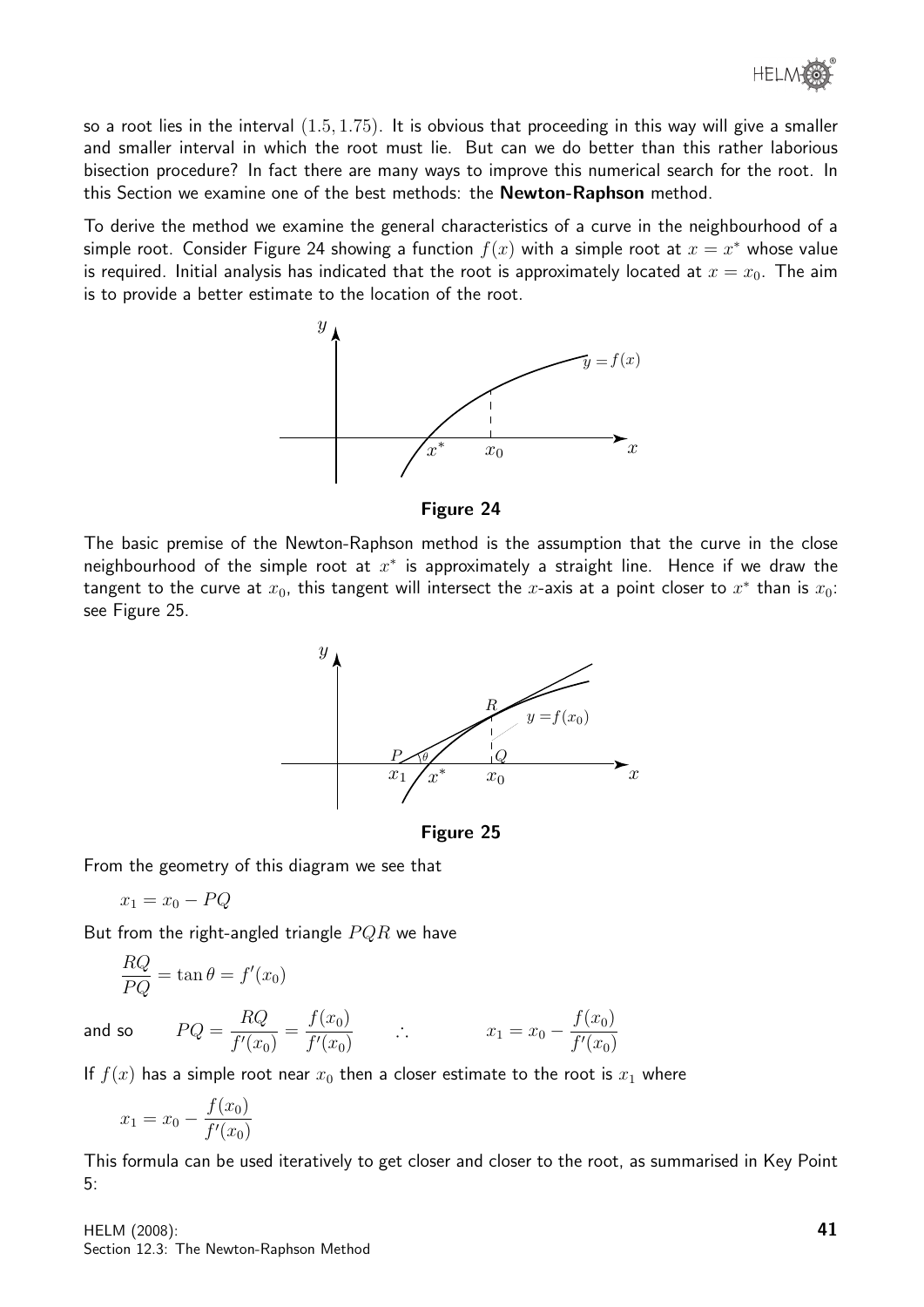

Newton-Raphson Method

If  $f(x)$  has a simple root near  $x_n$  then a closer estimate to the root is  $x_{n+1}$  where

$$
x_{n+1} = x_n - \frac{f(x_n)}{f'(x_n)}
$$

This is the Newton-Raphson iterative formula. The iteration is begun with an initial estimate of the root,  $x_0$ , and continued to find  $x_1, x_2, \ldots$  until a suitably accurate estimate of the position of the root is obtained. This is judged by the convergence of  $x_1, x_2, \ldots$  to a fixed value.



#### Solution

Here 
$$
x_0 = 1.5
$$
,  $f(1.5) = -0.5 + \ln(1.5) = -0.0945$   
\n $f'(x) = 1 + \frac{1}{x}$   $\therefore$   $f'(1.5) = 1 + \frac{1}{1.5} = \frac{5}{3}$   
\nHence using the formula:

$$
x_1 = 1.5 - \frac{(-0.0945)}{(1.6667)} = 1.5567
$$

The Newton-Raphson formula can be used again: this time beginning with 1.5567 as our estimate:

$$
x_2 = x_1 - \frac{f(x_1)}{f'(x_1)} = 1.5567 - \frac{f(1.5567)}{f'(1.5567)} = 1.5567 - \frac{\{1.5567 - 2 + \ln(1.5567)\}}{\left\{1 + \frac{1}{1.5567}\right\}}
$$

$$
= 1.5567 - \frac{\{-0.0007\}}{\{1.6424\}} = 1.5571
$$

This is in fact the correct value of the root to 4 d.p., which calculating  $x_3$  would confirm.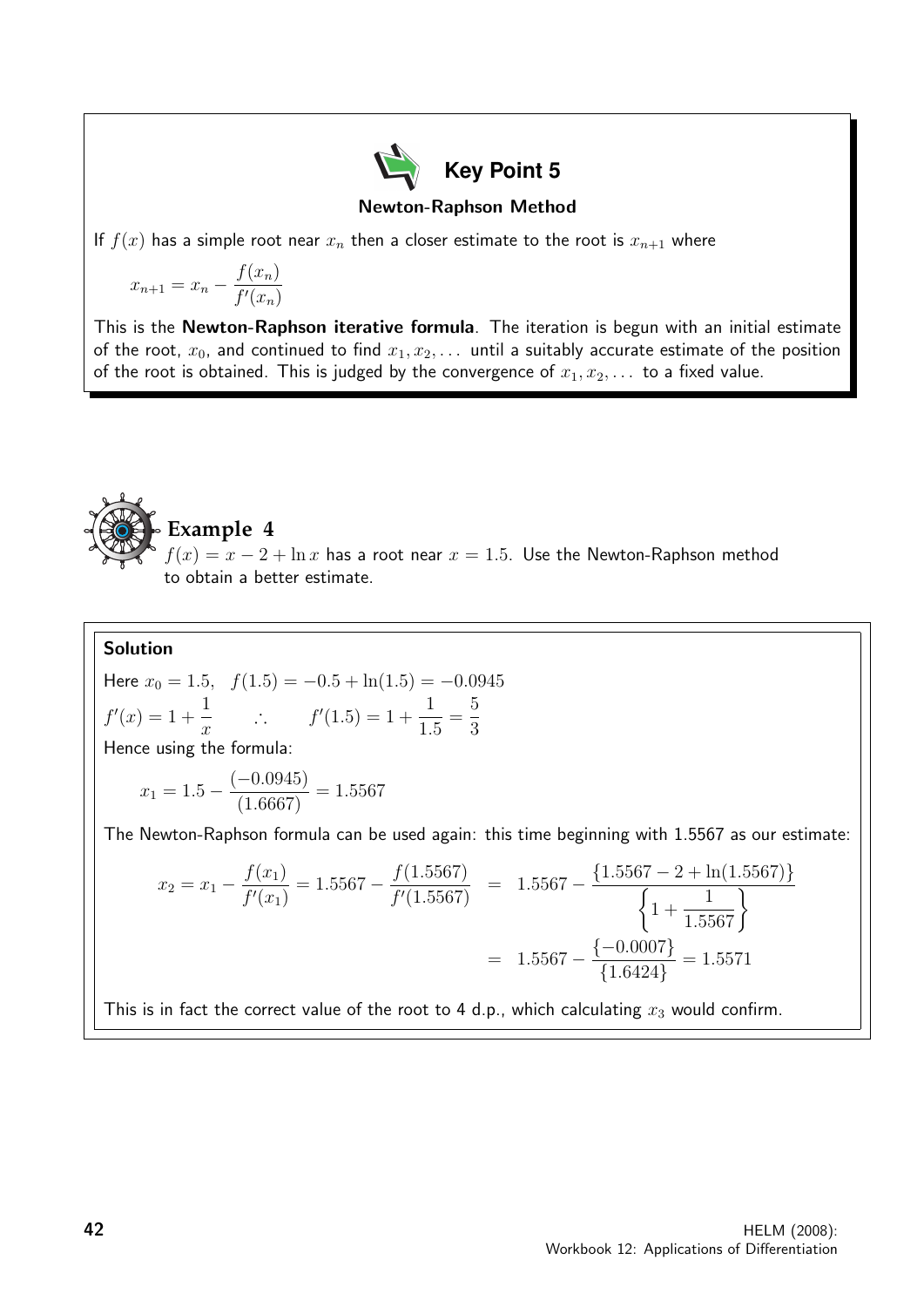



The function  $f(x) = x - \tan x$  has a simple root near  $x = 4.5$ . Use one iteration of the Newton-Raphson method to find a more accurate value for the root.

First find  $\frac{df}{dt}$  $\frac{dy}{dx}$ :

#### Your solution

df  $\frac{dy}{dx} =$ 

#### Answer

 $\frac{df}{dx} = 1 - \sec^2 x = -\tan^2 x$ 

Now use the formula  $x_1 = x_0 - \frac{f(x_0)}{f'(x_0)}$  with  $x_0 = 4.5$  to obtain  $x_1$ :

#### Your solution

 $f(4.5) = 4.5 - \tan(4.5) =$  $f'(4.5) = 1 - \sec^2(4.5) = -\tan^2(4.5) =$  $x_1 = 4.5 - \frac{f(4.5)}{f(4.5)}$  $\frac{f(4.5)}{f'(4.5)}$  =

#### Answer

 $f(4.5) = -0.1373$ ,  $f'(4.5) = -21.5048$ ∴  $x_1 = 4.5 - \frac{0.1373}{31.5048}$ 21.5048  $= 4.4936.$ 

As the value of  $x_1$  has changed little from  $x_0 = 4.5$  we can expect the root to be 4.49 to 3 d.p.



Sketch the function  $f(x) = x^3 - x + 3$  and confirm that there is a simple root between  $x = -2$  and  $x = -1$ . Use  $x_0 = -2$  as an initial estimate to obtain the value to 2 d.p.

First sketch  $f(x) = x^3 - x + 3$  and identify a root:

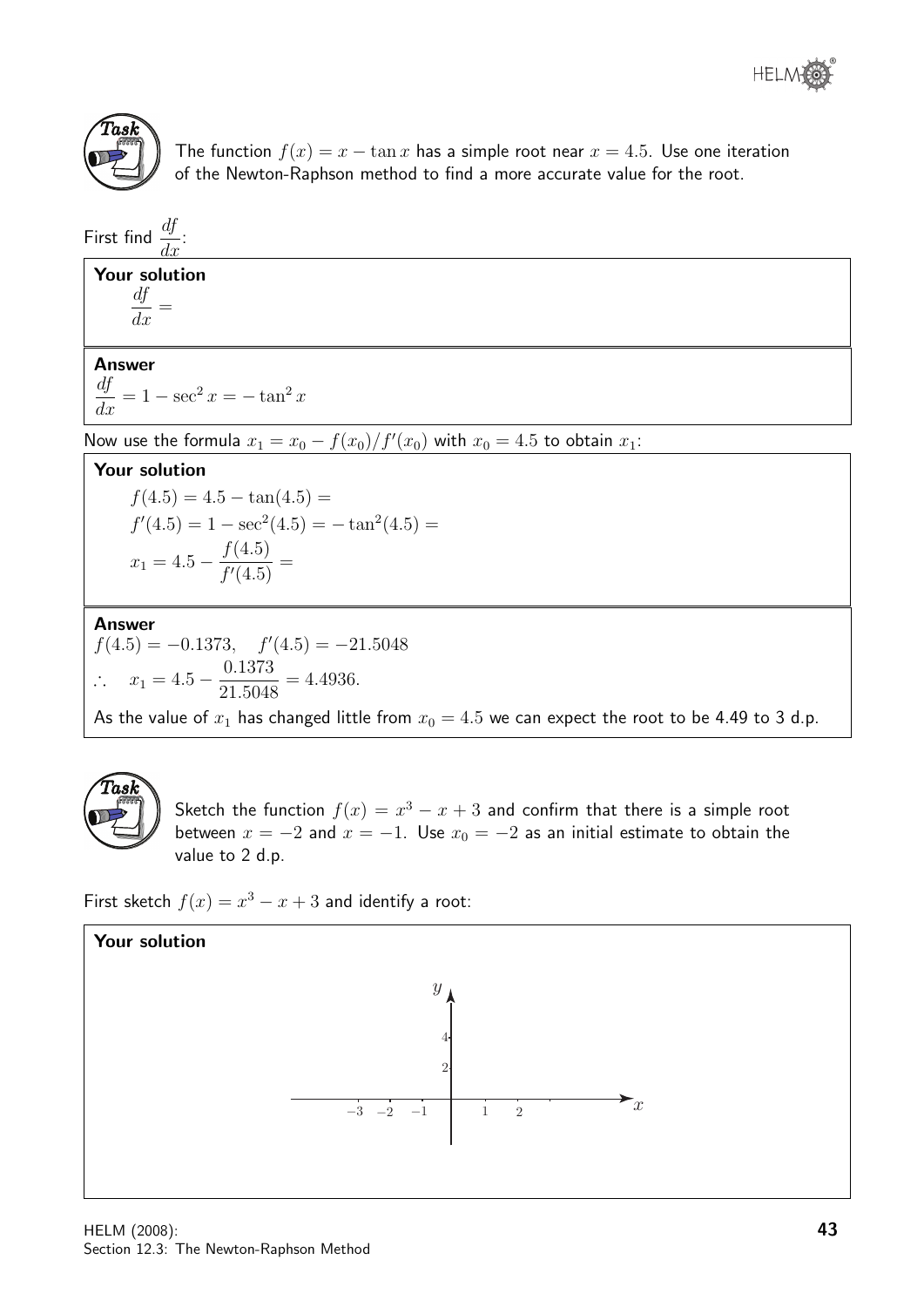

Now use one iteration of Newton-Raphson to improve the estimate of the root using  $x_0 = -2$ :

Your solution  $f(x) =$  $x_0 = x_0 = x_0$  $x_1 = x_0 - \frac{f(x_0)}{f(x_0)}$  $f'(x_0)$ =

#### Answer

$$
f(x) = x3 - x + 3, \quad f'(x) = 3x2 - 1 \quad x0 = -2
$$
  
\n
$$
\therefore \quad x1 = -2 - \frac{\{-8 + 2 + 3\}}{11} = -2 + \frac{3}{11} = -1.727
$$

Now repeat this process for a second iteration using  $x_1 = -1.727$ :

Your solution  $x_2 = x_1 - \frac{f(x_1)}{f'(x_1)} =$ 

Answer

$$
x_2 = -1.727 - \{-(1.727)^3 + 1.727 + 3\}/\{3(1.727)^2 - 1\}
$$
  
= -1.727 + \{(0.424)/(7.948) = -1.674

Repeat for a third iteration and state the root to 2 d.p.:

#### Your solution

$$
x_3 = x_2 - \frac{f(x_2)}{f'(x_2)} =
$$

Answer

$$
x_3 = -1.674 - \{-(1.674)^3 + 1.674 + 3\}/\{3(1.674)^2 - 1\}
$$
  
= -1.674 + {0.017}/\{7.407\} = -1.672

We conclude the value of the simple root is  $-1.67$  correct to 2 d.p.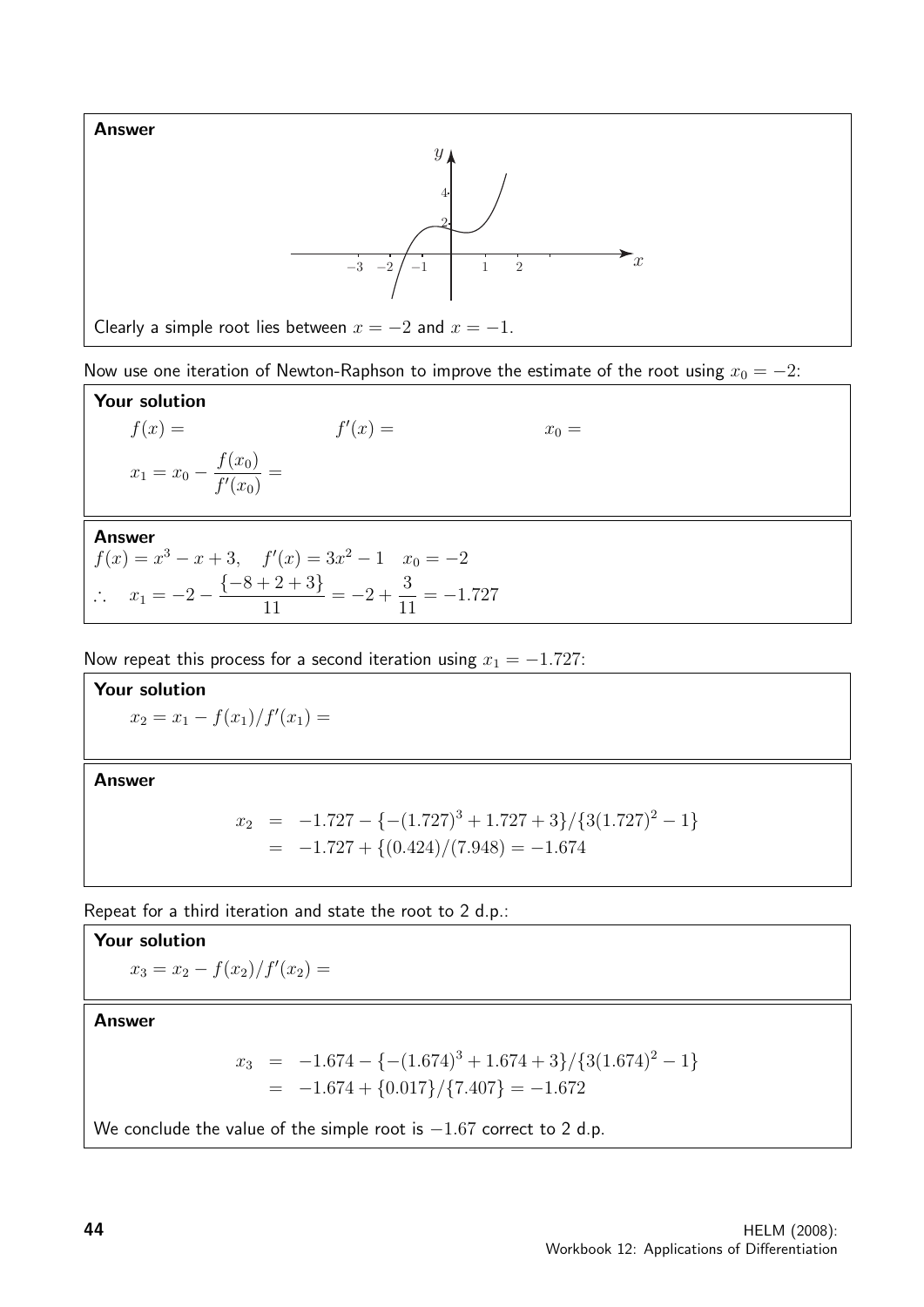

### **Buckling of a strut**

The equation governing the buckling load  $P$  of a strut with one end fixed and the other end simply supported is given by  $\tan \mu L = \mu L$  where  $\mu =$  $\sqrt{F}$ EI ,  $L$  is the length of the strut and  $EI$  is the flexural rigidity of the strut. For safe design it is important that the load applied to the strut is less than the lowest buckling load. This equation has no exact solution and we must therefore use the method described in this Workbook to find the lowest buckling load  $P$ .



Figure 26

We let  $\mu L = x$  and so we need to solve the equation  $\tan x = x$ . Before starting to apply the Newton-Raphson iteration we must first obtain an approximate solution by plotting graphs of  $y = \tan x$  and  $y = x$  using the same axes.



From the graph it can be seen that the solution is near to but below  $x = 3\pi/2$  ( $\sim 4.7$ ). We therefore start the Newton-Raphson iteration with a value  $x_0 = 4.5$ .

The equation is rewritten as  $\tan x - x = 0$ . Let  $f(x) = \tan x - x$  then  $f'(x) = \sec^2 x - 1 = \tan^2 x$ 

The Newton-Raphson iteration is  $x_{n+1} = x_n \tan x_n - x_n$  $\frac{\ln x_n - x_n}{\tan^2 x_n}, \quad x_0 = 4.5$ 

so  $x_1 = 4.5$  $tan(4.5) - 4.5$  $\frac{(4.5) - 4.5}{\tan^2 4.5} = 4.5 - \frac{0.137332}{21.504847}$ 21.504847  $= 4.493614$  to 7 sig.fig.

Rounding to 4 sig.fig. and iterating:

$$
x_2 = 4.494 - \frac{\tan(4.494) - 4.494}{\tan^2 4.494} = 4.494 - \frac{0.004132}{20.229717} = 4.493410
$$
 to 7 sig.fig.

So we conclude that the value of  $x$  is 4.493 to 4 sig.fig. As  $x=\mu L=\left(\sqrt{P/EI}\right)L$  we find, after re-arrangement, that the smallest buckling load is given by  $P=20.19$ EI  $\frac{1}{L^2}$ .

HELM (2008): Section 12.3: The Newton-Raphson Method